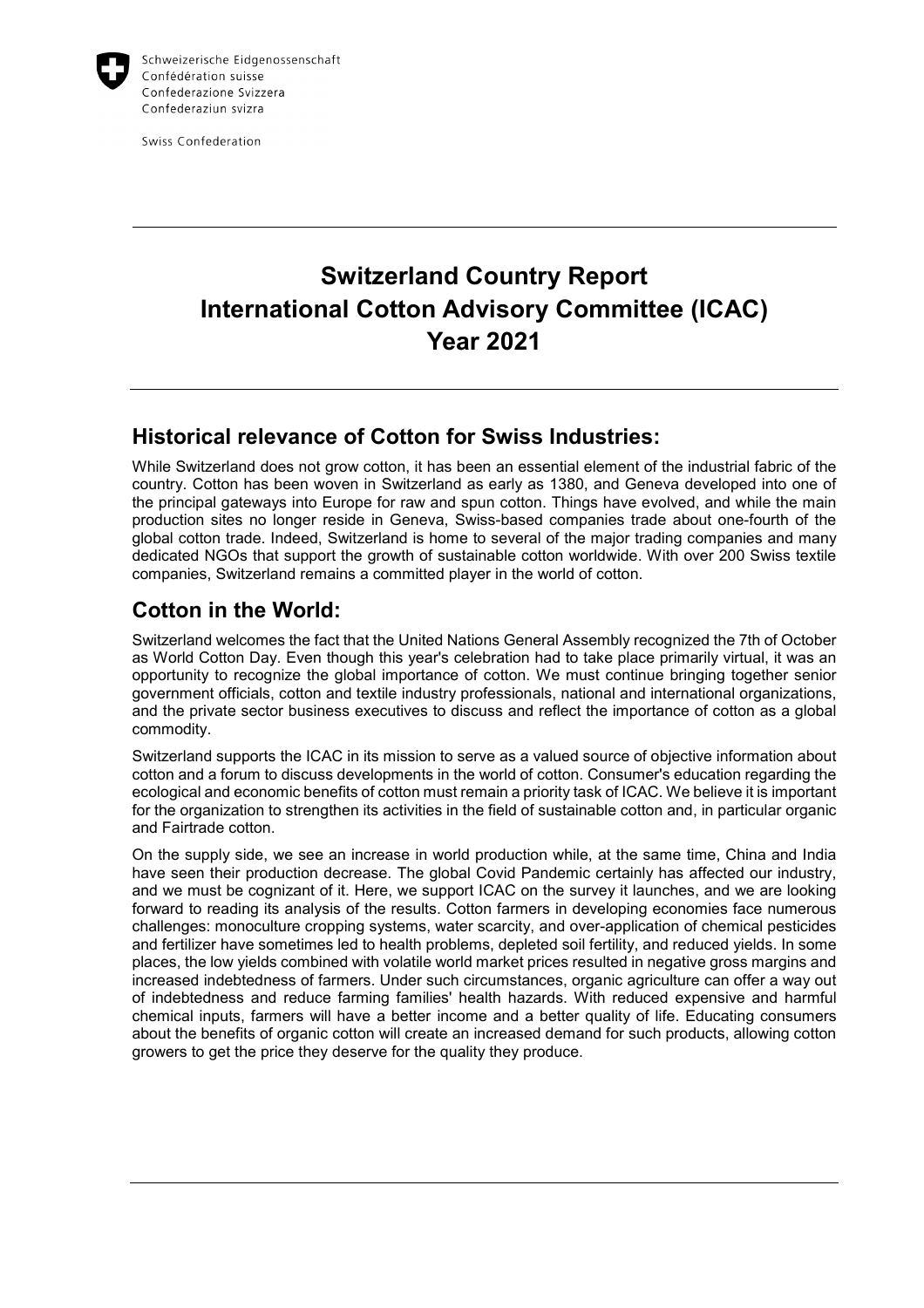# **Swiss Import and export of Cotton in the last 10 years:**

This section encompasses the main statistical numbers for import and exports of Cotton in/from Switzerland for the last 10 years. Numbers are broken down to the different type of cotton imported/exported. All data can be accessed and pulled from the Swiss Import Export Statistic office website at: https://www.gate.ezv.admin.ch/swissimpex/

Legend:

| H.S. code | <b>Decription</b>                                                                                                                                           |
|-----------|-------------------------------------------------------------------------------------------------------------------------------------------------------------|
| 5201      | Cotton, neither carded nor combed                                                                                                                           |
| 5202      | Cotton waste, incl. yarn waste and garneted stock                                                                                                           |
| 5203      | Cotton, carded or combed                                                                                                                                    |
| 5204      | Cotton sewing thread, whether or not put up for retail sale                                                                                                 |
| 5205      | Cotton yarn other than sewing thread, containing $\geq$ 85% cotton by weight (excl. that<br>put up for retail sale)                                         |
| 5206      | Cotton yarn containing predominantly, but < 85% cotton by weight (excl. sewing thread<br>and yarn put up for retail sale)                                   |
| 5207      | Cotton yarn put up for retail sale (excl. sewing thread)                                                                                                    |
| 5208      | Woven fabrics of cotton, containing $>= 85\%$ cotton by weight and weighing $<= 200$ g/m2                                                                   |
| 5209      | Woven fabrics of cotton, containing $>= 85\%$ cotton by weight and weighing $> 200$ g/m2                                                                    |
| 5210      | Woven fabrics of cotton, containing predominantly, but < 85% cotton by weight, mixed<br>principally or solely with man-made fibres and weighing <= 200 g/m2 |
| 5211      | Woven fabrics of cotton, containing predominantly, but < 85% cotton by weight, mixed<br>principally or solely with man-made fibres and weighing > 200 g/m2  |
| 5212      | Woven fabrics of cotton, containing predominantly, but < 85% cotton by weight, other<br>than those mixed principally or solely with man-made fibres         |



*Imports 2011-2020 (metric tons):*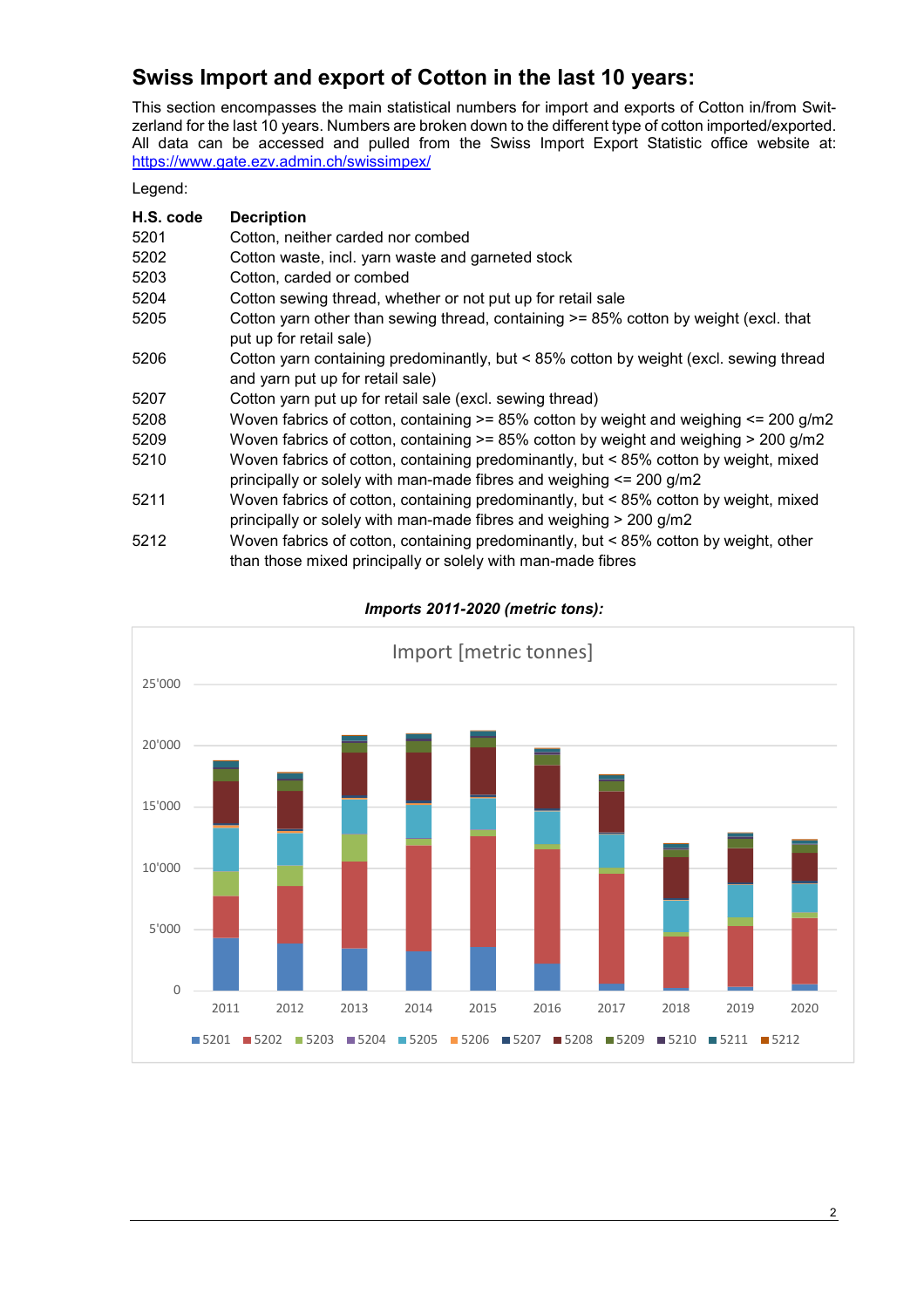

#### *Exports 2011-2020 (metric tons):*

#### *Imports 2011-2020 (Value Swiss Francs):*

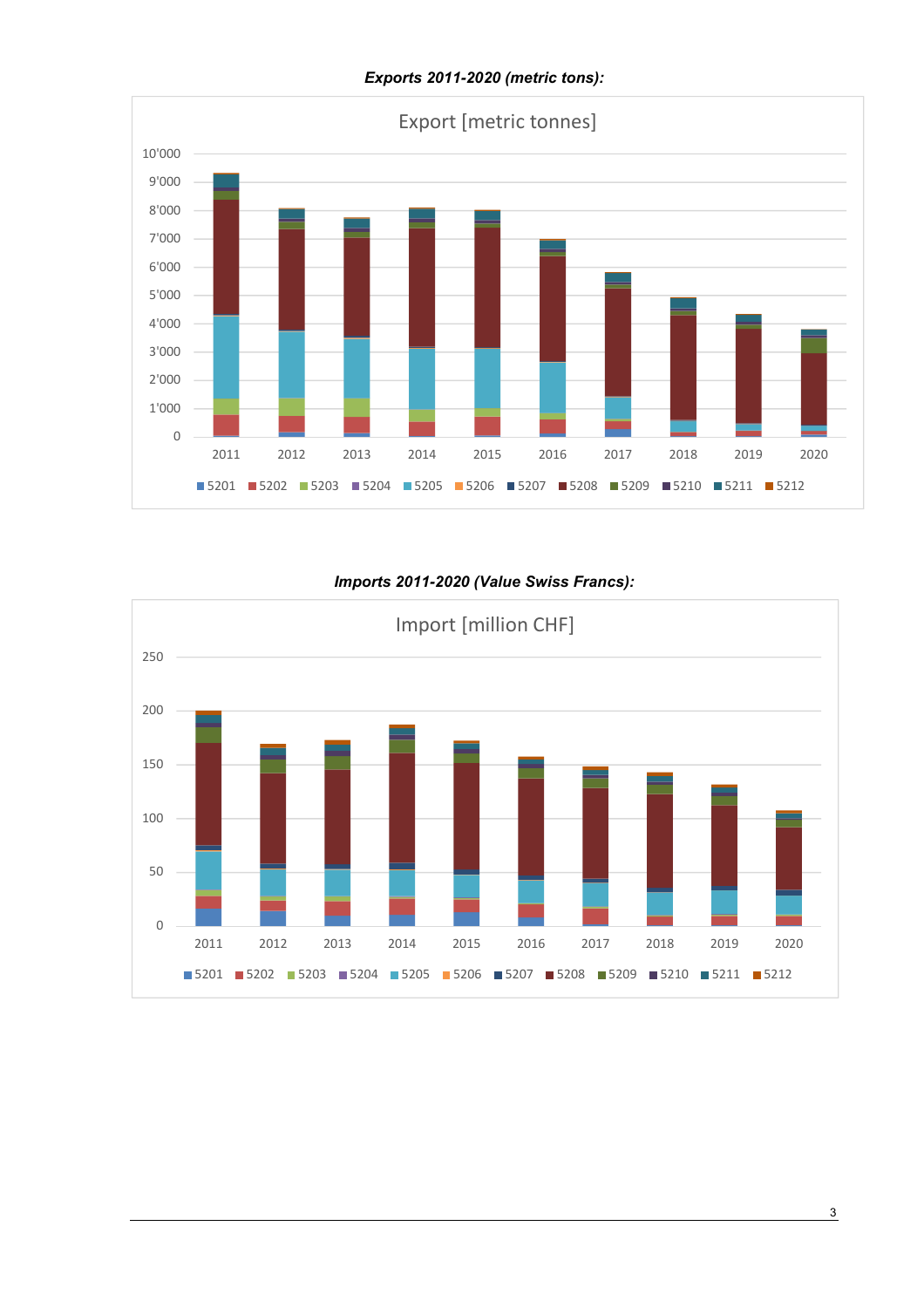*Exports 2011-2020 (Value Swiss Francs):* 



### **Swiss initiatives in the sustainable cotton industry**

During 2021 Switzerland has been supporting the following initiatives contributing to a more sustainable cotton industry:

*Sustainable Textiles Switzerland 2030 Program (STS 2030):* The STS 2030 program supports Swiss actors in the textile and clothing sector to help them improve the environmental and social impact of their supply chains. It emphasizes integrating transparent and sustainable measures at the core of these companies. With the majority of textile production carried out outside of Switzerland, the program is simultaneously internationally coordinated and specifically tailored to the requirements of the Swiss context. In the long term, the multi-stakeholder program contributes to sustainable development and the sector's competitiveness along the entire value chain.

Three associations *Swiss Textiles, Amfori and Swiss Fair Trade* are responsible for STS 2030. If needs be, this consortium can be extended, and other organizations added. The Government of Switzerland through the State Secretariat for Economic Affairs (SECO) financially supports STS 2030 and provides strategic support with the Federal Office for the Environment (FOEN). Both ministries are active members of the steering committee. Every Swiss textile and clothing industry actor is encouraged to actively participate in the Sustainable Textiles Switzerland 2030 program.

*Global Textiles & Clothing Program GTEX:* The Global Textiles and Clothing Programme (GTEX) and its related work in the Middle East and North Africa (MENATEX) promotes Textile and Clothing (T&C) exports from countries in Central Asia, the Middle East, and North Africa. The aim is to stimulate employment and income generation along the value chain. Focusing on improving the Textiles and clothing competitiveness of SMEs, the main goal of the GTEX Program is to increase the export competitiveness of SMEs in the textile and clothing sector and to ensure greater employment and income along the textiles and clothing (T&C) value chain. The GTEX program is financially supported by the Government of Switzerland.

Investing in more competitive enterprises in this crucial manufacturing sector can contribute to achieving targets linked to the United Nations (UN) 2030 Agenda, mainly related to the Sustainable Development Goals (SDG) 8 "promoting sustained, inclusive and sustainable economic growth, full and productive employment," SDG 12 concerning "responsible consumption and production," SDG 9 "industry, innovation & infrastructure" and SDG 5 "gender equality."